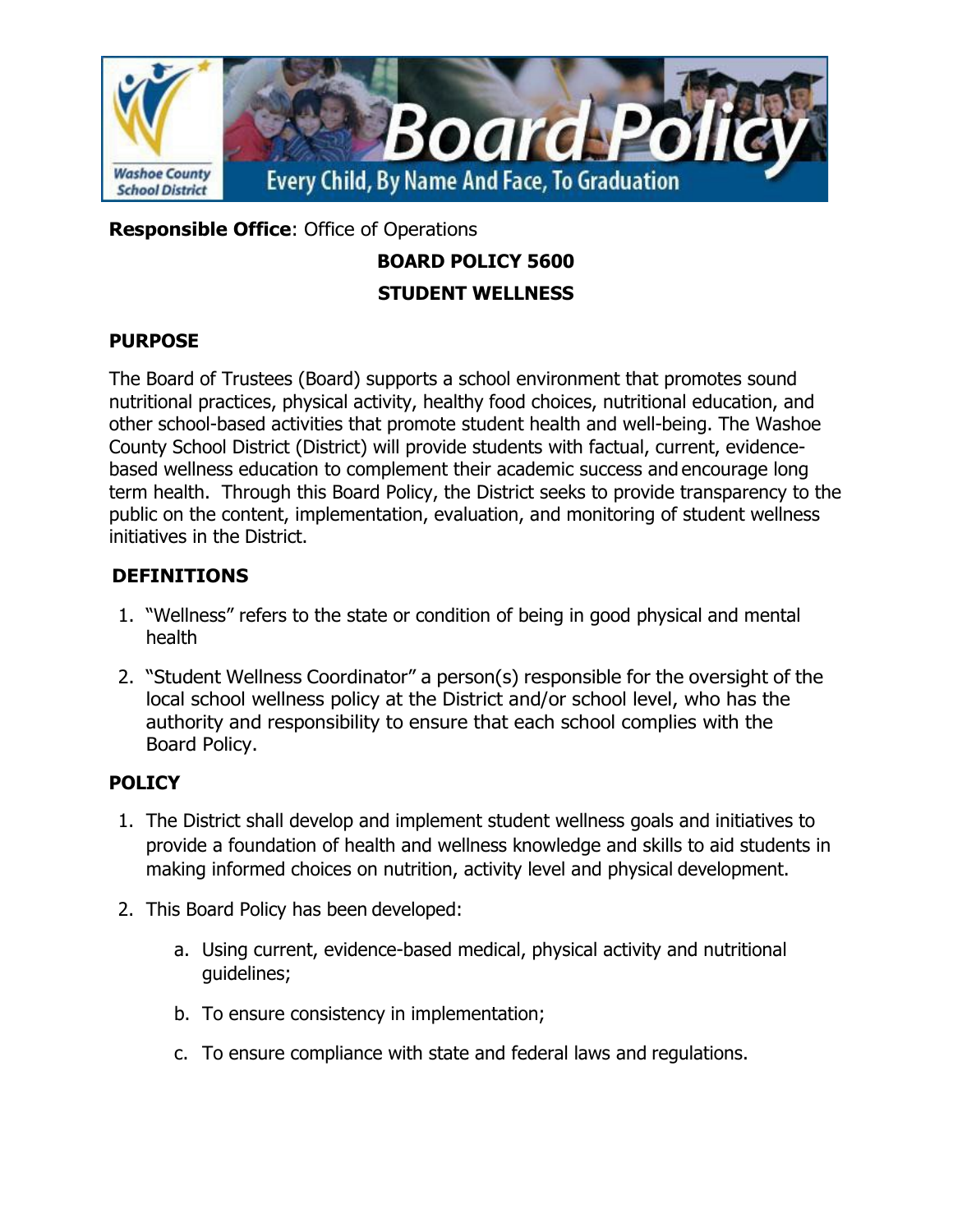- 3. The District will provide parents/guardians information on the student wellness education provided to students. This outreach shall emphasize the relationship between student wellness and academic performance.
- 4. At each grade level, health and wellness education shall teach appropriate, medically accurate information that builds on the knowledge and skills that were taught in previous grades.
- 5. The District's nutrition education and physical education programs shall be:
	- a. Based on research;
	- b. Consistent with the expectations established in the state's curriculum framework and content standards; and
	- c. Designed to build the necessary skills and knowledge that all students need to maintain a healthy lifestyle.
- 6. The provisions of this Board Policy may coincide with other school-based activities to include, but not limited to:
	- a. School Food and Nutrition;
	- b. Nutrition Education;
	- c. Health Education;
	- d. Physical Education and Activity;
	- e. Healthy and Safe Environments;
	- f. Social and Emotional Well-Being;
	- g. Student Health Services;
	- h. Family, School and Community Partnerships; and
	- i. Staff Wellness.
- 7. The Board hereby directs the Superintendent to adopt an Administrative Regulation to implement and maintain the purpose of this Board Policy. The Superintendent shall include in the Administrative Regulation the following provisions: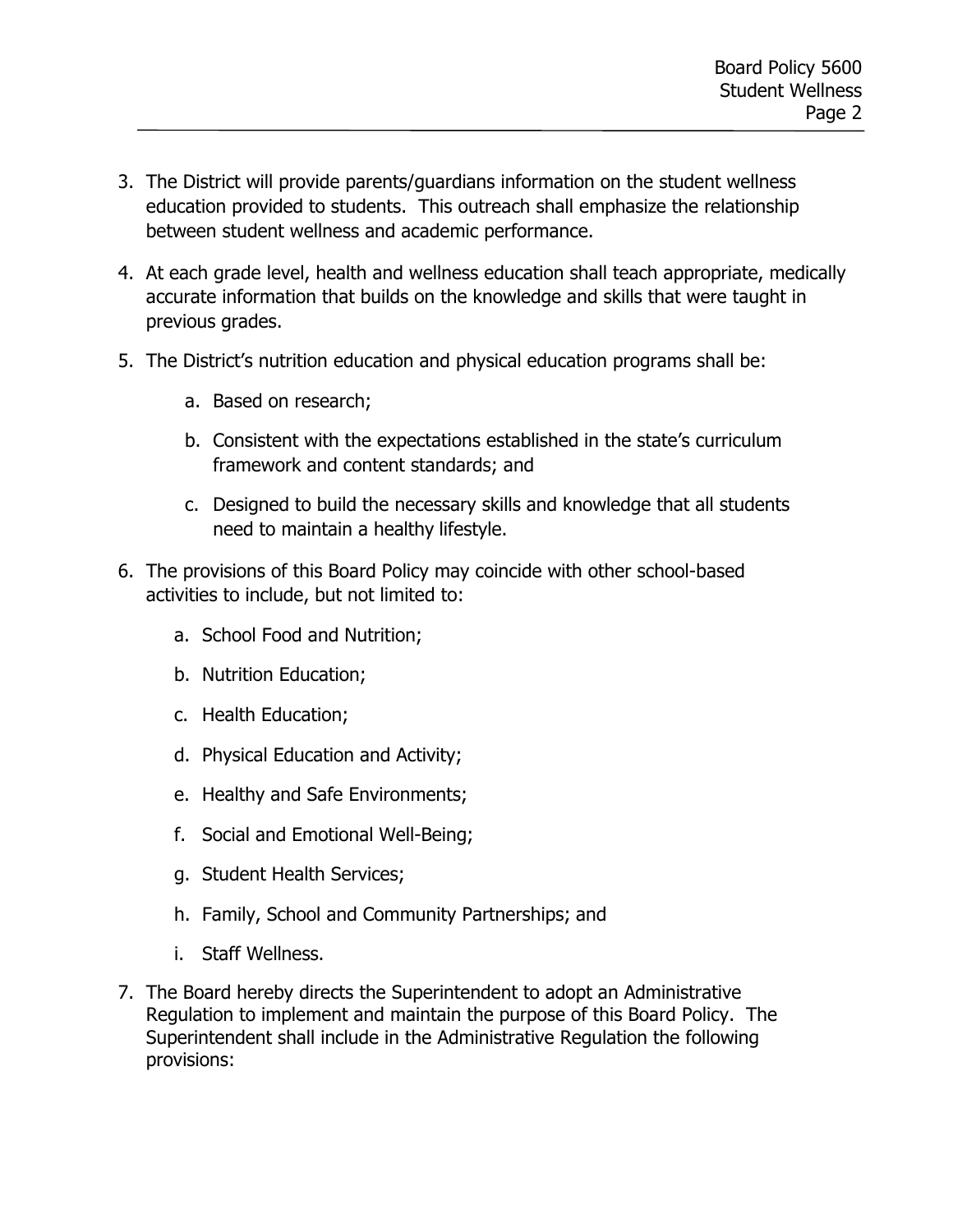- a. Advisory Group to advise the Office of Operations on the Student Wellness Policy;
- b. Wellness Policy Coordinator;
- c. Recordkeeping;
- d. School Wellness Policy Goals;
- e. Incentives and Rewards;
- f. Fundraising;
- g. Special Occasions;
- h. Revenue;
- i. Meal Consumption;
- j. Physical Activity;
- k. Recess before Lunch;
- l. Marketing;
- m. Smart Snacks Nutrition Standards;
- n. Specific Nutrient Standards for Foods;
- o. Beverages;
- p. Caffeine;
- q. Chewing Gum; and
- r. Other provisions deemed necessary for implementation of this Board Policy.

### **LEGAL REQUIREMENTS AND ASSOCIATED DOCUMENTS**

- 1. This Board Policy complies with Nevada Revised Statutes (NRS) and Nevada Administrative Code (NAC), and the requirements set forth by the Nevada Department of Agriculture in "Nevada's School Wellness Policy."
- 2. This Board Policy complies with federal laws and regulations, to include:
	- a. Section 204 of the Healthy, Hunger-Free Kids Act of 2010 (the Act), Public Law 111-296, and Section 9A of the Richard B. Russell National School Lunch Act (NSLA) (42 U.S.C. 1758b), Local School Wellness Policy Implementation.